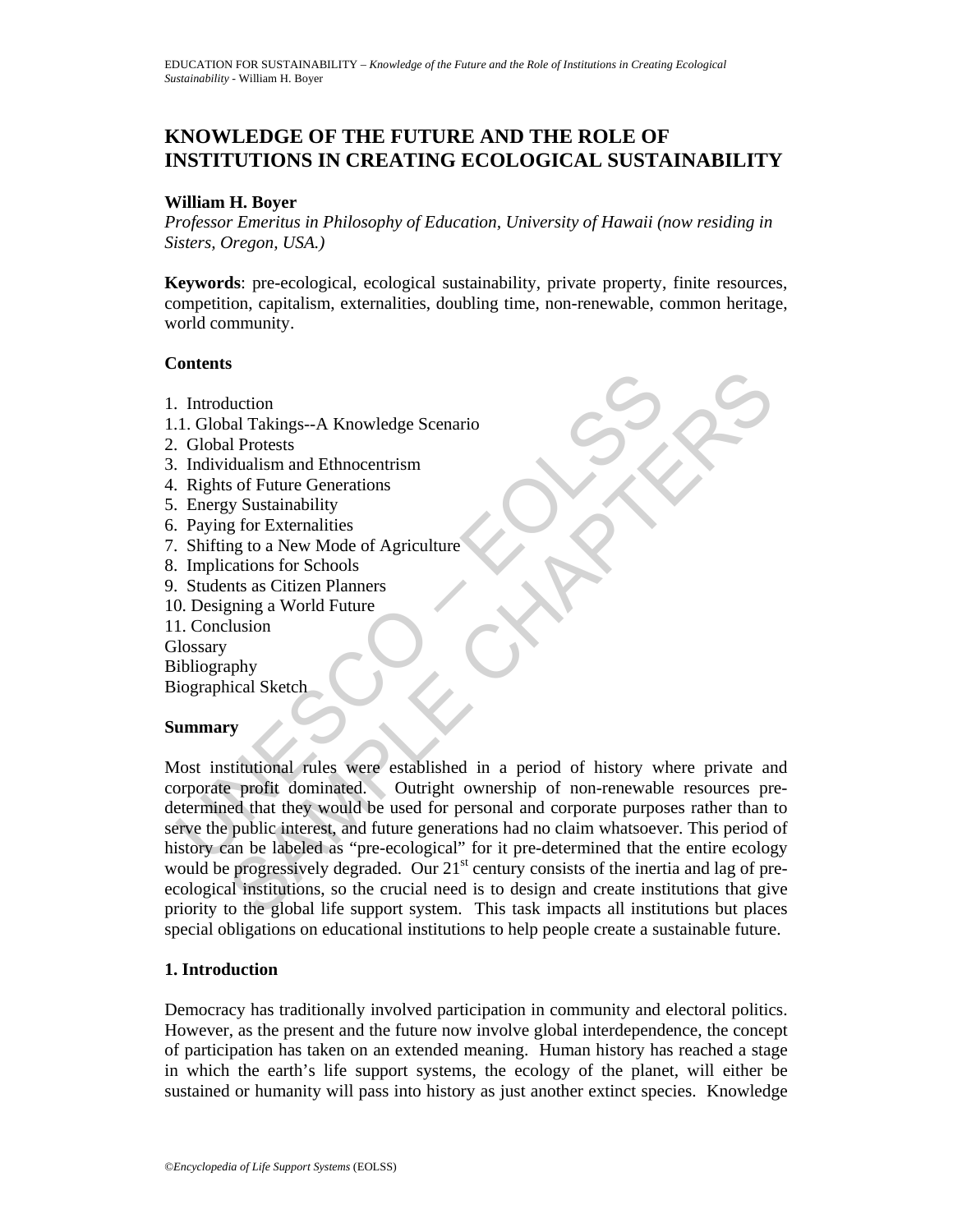and understanding of this contemporary challenge now pushes the notion of democratic participation towards making sure that institutions that are retained in the present are not a threat to the future, and that those that threaten the future be transformed. A specific example of what this means is illustrated in the following description of how private and corporate use of finite natural resources in the present prevent their use by future generations. It is a descriptive case scenario that can be called "Global Takings" and it serves to introduce this essay on knowledge for a more ecologically sustainable future.

# **1.1. Global Takings--A Knowledge Scenario**

How can institutional arrangements contribute to sustainability? If finite natural resources were claimed by *competition* between states or corporations, the outcome would be pre-determined—natural resources would be degraded and even liquidated. Such a competitive game plan is currently used throughout the world with results that are increasingly visible—corporations and nations race to cut down old growth forests (the most profitable), claims consider water to be private property, and there is a rapid exhaustion of petroleum and all other minerals. If blame is directed personally to the people involved in such resource depletion, there is little chance of achieving sustainability of resources since such a traditional moralistic explanation aimed at individuals does not explain causality nor does it provide a basis for a solution to unwanted resource depletion.

ould be pre-determined—natural resources would be degraded and<br>notion a competitive game plan is currently used throughout the world<br>e increasingly visible—corporations and antions are to cut down o<br>he most profitable), cl e pre-determined—natural resources would be degraded and even liquidated one<br>profitive game plan is currently used throughout the world with results that<br>assingly visible—corporations and nations race to eut down old growt Perhaps Thomas Kuhn offers a resolution to this dilemma in his description of a paradigm shift (in his *The Structure of Scientific Revolutions*) in 1962 which referred to changes in natural science such as the theory of plate tectonics in geology. This idea was highly resisted by those who believed in fixed continents. But evidence finally shifted from support of the old paradigm to an acceptance of a new description of the geological world. Similarity exists between this paradigm shift and accumulating knowledge with respect to current institutional structure. Though a world where competition for finite resources is leading to disaster, this dominant paradigm persists due very much to resistance and intransigence among masses of people. There is time, however, through improved knowledge and understanding to rethink this current moment in human history and to create a new paradigm.

If competition for finite resources leads to planetary depletion, is there an alternative? Since ownership of finite natural resources are now largely claimed under private property rights, what would justify change? First, it is essential to look at the larger picture and recognize that the rights of ownership now trump everything else. It is assumed that people, corporations, and countries are merely doing what has been established as part of their rights, and that the world is following "established" procedures which determine the future. Unfortunately the future that is becoming increasingly apparent is deforested, desertified, with natural biodiversity undermined by the increasing extinction of species. It is a future which will experience the exhaustion of petroleum reserves and a possible greater use of coal which will contribute to increased global warming and reductions in human health. It is a future in which ownership claims over the wealth of natural resources will lead to conflicts involving war and terrorism. How can humanity unlearn and reeducate itself out of such a situation?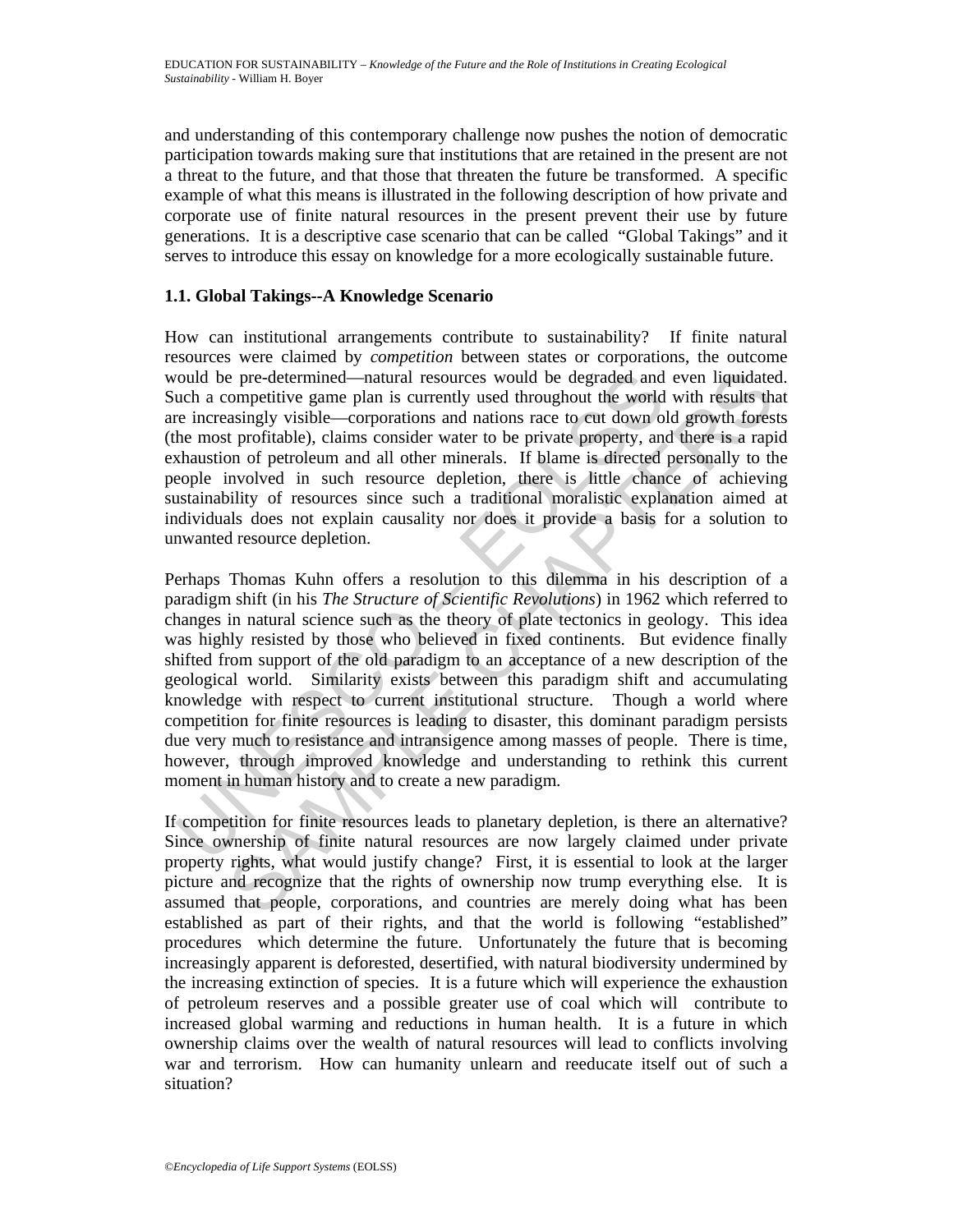John Dewey and William James have pointed out that learning comes when humans can no longer continue on a habituated path because the path is suddenly "forked." This means a choice must be made and so thinking must begin. The world is now in that very situation. Thinking, however, can consist of slight shifts in habits and beliefs that permit continuation in the same direction; or it can involve some basic reconsideration and redesign of institutions. But basic change is now the least likely and yet the most necessary, for an established order has enormous momentum and resistance to change.

To make matters more complicated, even if we redesign plans for the future so that it is sustainable, there is no guarantee that the proposed changes will actually take place. But if we do not begin with "what," there is no basis for even considering the "how." So the design of goals comes first.

It this new period of history the traditional institution of private proconsidered, based on the question "What can be owned without injurely things that are made by humans, whether they are commently things that are made ew period of history the traditional institution of private property needs to be<br>rered, based on the question "What can be owned without injury to the public:<br>hings that are made by humans, whether they are commercial prod In this new period of history the traditional institution of private property needs to be reconsidered, based on the question "What can be owned without injury to the public?" Surely things that are made by humans, whether they are commercial products or cultivated foods, are products of human labor and should be personally owned. In turn, they may actually benefit society and therefore the larger society should welcome and encourage such personal ownership. However, what if humans want to own something given by nature in limited amounts, but does not result from personal labor? What justifies a claim of ownership? And what happens to the larger society when humans claim ownership and use?

In the current world the most powerful instrument for the unilateral claim on resources, their ownership and use, is the corporation. It operates under rules of private ownership rights and is rewarded when it extracts resources and increases profits and wealth. There is, however, an ignored tradeoff built into the rules—future generations and much of the public lose out (over half of the world's population do not directly participate in the benefits of modern growth and development). Furthermore, the use and subsequent disappearance of finite resources means that for the natural resource there is no second chance—the action is irreversible.

Should the traditional meaning of private property continue in this period of preecological history in which private property rights put economic activity above the level of ecology? Which ought to be dominant—private property or ecology? If private property in our current period of corporate industrialism is dominant, the implicit plan for the future is short range, for the ecological life support systems of earth will be depleted for short range economic gain. However, if ecological sustainability is dominant, industrial activity and private property can still continue, but only within rules that protect the sustainability of ecological systems and natural resources. Moving to this level of thinking would be similar to the tectonic shift that Kuhn cites.

Resistance to such change would be based on the presumption of the legitimacy of current ownership rights—that if multinationals bought and paid for some old growth forests or oil reserves, they would not then belong to anyone else. But the new paradigm says they do belong to others—the larger public and future generations. The exploitation of these natural resources would then be a "takings," in which there could hardly be any adequate compensation, for elimination of the resource would be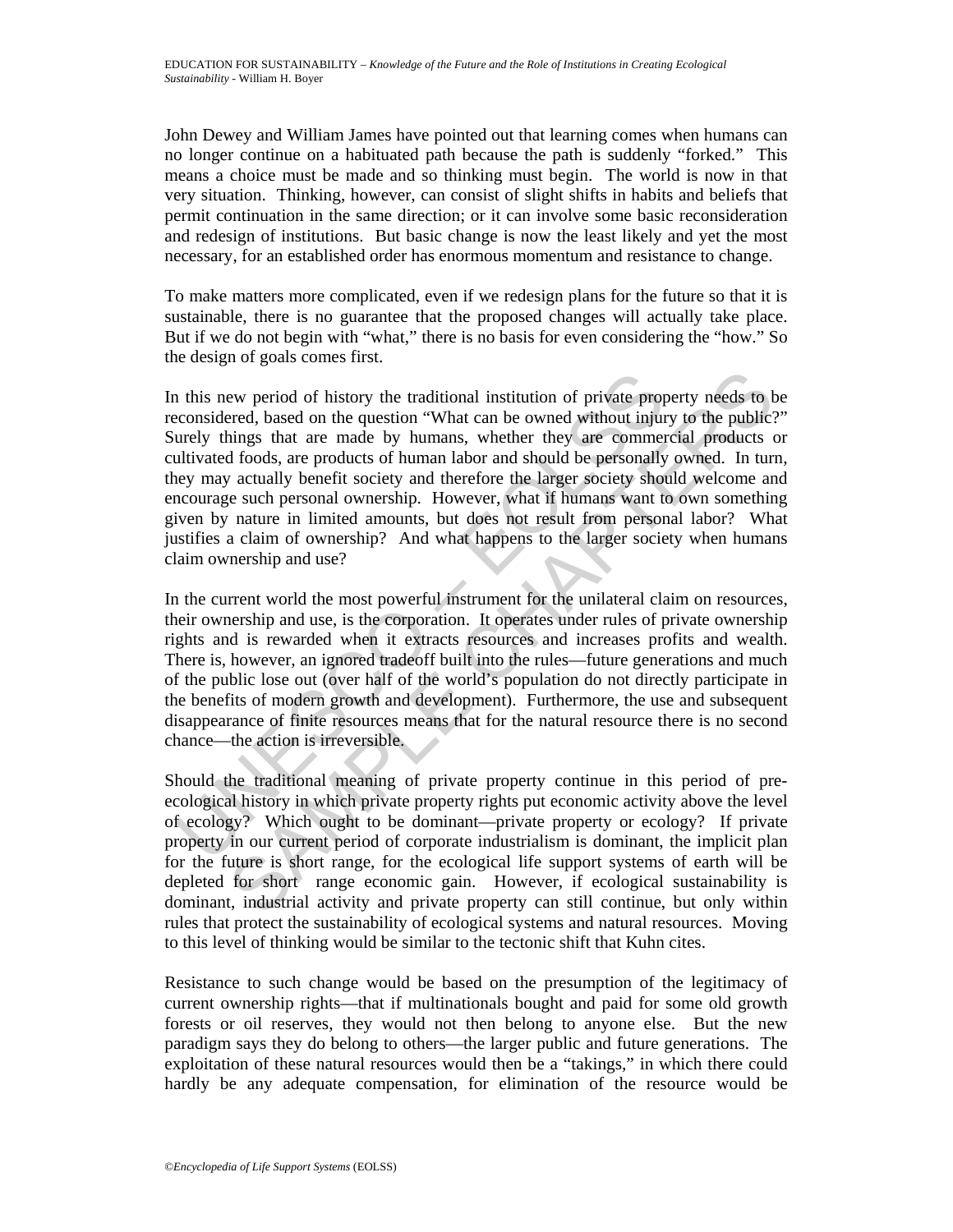irreversible and would have effects above and beyond mere economic values. Something that had been given by nature but not earned would be permanently taken away for the self-interest of a few.The shift towards a design of a new paradigm would begin with a reverse presumption about ownership, namely that finite resources would be owned by the larger public in perpetuity. This means a claim for use is legitimate but not a claim for absolute ownership. As an example of this, a farmer who uses topsoil for raising crops may surely have a claim to ownership of his product, but if he has unqualified ownership of the topsoil he can legally consume it by outright sale or abuse. However, the claim is different morally for the crop than for the topsoil, which is finite and virtually irreplaceable (for hundreds of years). Use rights take account of the claims of the larger society and of future generations if the use conforms to standards of ecological sustainability. This distinction in law between use rights and consumption rights is needed world wide to prevent continued "global takings" from the earth's life support systems.

## **2. Global Protests**

The political struggle in many parts of the world between such organizations as the WTO and public protesters is often grounded in the failure to transfer moral claims into national and international law. Organizations representing states and multinational organizations such at the WTO, base their legitimacy on private ownership tradition. However, the world context of ownership has changed so the effects of unlimited ownership, when applied to natural resources, raises serious moral questions. Protesters often believe that the moral claim is primary. The corporate-connected world organizations believe that traditional legal claims are primary.

ghts is needed world wide to prevent continued "global takings" from<br>proof systems.<br>
Global Protests<br>
he political struggle in many parts of the world between such org<br>
TTO and public protesters is often grounded in the fa needed world wide to prevent continued "global takings" from the earth's lift<br>ystems.<br>
1 Protests<br>
tical struggle in many parts of the world between such organizations as the<br>
the dublic protesters is often grounded in the The legitimacy of claims is held by some to be based on transcendent and absolute principles, as though the rules on which institutions operate were immutable like the laws of nature. But the laws of nature are "given" while the laws pertaining to human society are "invented." Because they were invented, they can be reinvented. The historical context of social rules can change their value, but rules at a particular time in history may serve one group more than another. The served group will argue on the basis of "rights" and "legitimacy" in order to preserve special privileges. The evidence is clear that when people or groups have privileges for a time they will interpret them as rights. Reassessment of what we mean by rights then becomes vital.

### **3. Individualism and Ethnocentrism**

The current world is dominated by western industrial nations operating in conjunction with corporate capitalism. The ideology of such countries, especially the United States, is based on personal rights that give more importance to individualism and the right to choose, rather than to community. The dominant world powers find it quite "natural" to impose their ideology. This is called ethnocentrism, based on "our way is the right way." So we have a world of unequal power, dominated by traditional property rights beliefs, supported by self-righteous economic ideology. This power, supported by multinational corporations, has created a  $21<sup>st</sup>$  century world that has priorities which are virtually upside down with respect to sustainability. Corporate capitalism and western national dominance supersedes ecological sustainability and human community.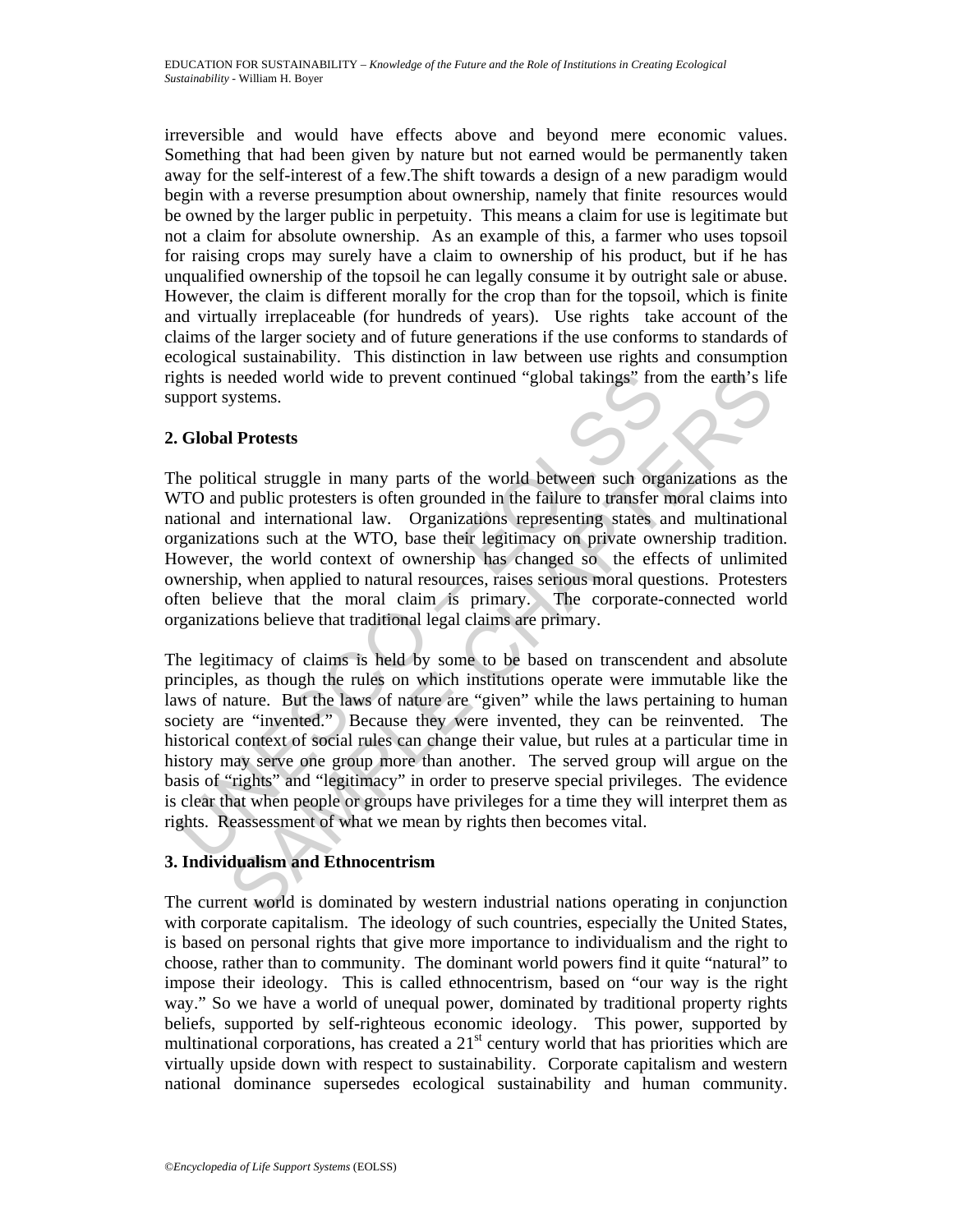Furthermore, the belief structure is held with such dogmatic tenacity that it takes the form of what Harvey Cox, professor of religion at Harvard University, calls "capitalism as religion." The strategy for turning this situation around is no small challenge.

### **4. Rights of Future Generations**

Democratic governments are organized to be responsive to constituencies that vote at election time. Public policies are usually reflective of the will of the voters and of those who provide the money used to support candidates. People not involved—often the poor—get little or nothing when the economic pie is divided by budgets and tax systems. The other groups that get little or nothing are future generations. They have not been born in time, so they have no political power. The natural resources that serve wealthy constituencies in connection with forests, mining, and land use decisions become the capital that serves the economic interests of the most powerful constituencies, largely corporations. Much of the wealth being created involves virtual stealing from future generations, because they are not yet around to make a claim.

ealthy constituencies in connection with forests, mining, and lar<br>ecome the capital that serves the economic interests of the<br>onstituencies, largely corporations. Much of the wealth being cracte<br>caling from future generati constituencies in connection with forests, mining, and land use decision<br>the capital that serves the economic interests of the most powerfi<br>mencis, largely corporations. Much of the wealth being created involves virtua<br>for This structural immorality has, however, a technical legal solution. Rights can be created for future generations and "standing" can be provided for others to represent future generations. Such a proposal has been underway in the state of Oregon in the U.S.—to include "a right to a clean and healthful environment" and "a right to sustained natural ecosystems" in the state constitution. Twenty-two other states in the U.S. also have ballot initiatives that could be used to produce such changes in state constitutions. This quantum leap in human rights at the state level is not as easily created at the national level, since there is no initiative process available nationally in the United States. Furthermore, creating such rights on the national level through the electoral process is very unlikely since campaign funds largely control national politics. The principal donor corporations to these funds tend to view environmental rights as restricting their current "freedom" to exploit natural resources.

New countries that create constitutions and those that revise them need to include this important consideration of "rights of future generations." If countries are able to make these piece-meal changes, a world of the future would eventually require a world constitution that provided rights of future generations. The Universal Declaration of Human Rights is currently the primary world directive for creating political and economic rights, but it does not include environmental rights of future generations. Inclusion would dramatically expand the conception of human rights. A first step to such inclusion is simply to talk about the idea so that it gains public visibility. Certainly schools can provide some social momentum for such talk.

-

TO ACCESS ALL THE **13 PAGES** OF THIS CHAPTER, Visit[: http://www.eolss.net/Eolss-sampleAllChapter.aspx](https://www.eolss.net/ebooklib/sc_cart.aspx?File=E6-61-02-03)

<sup>-</sup>  -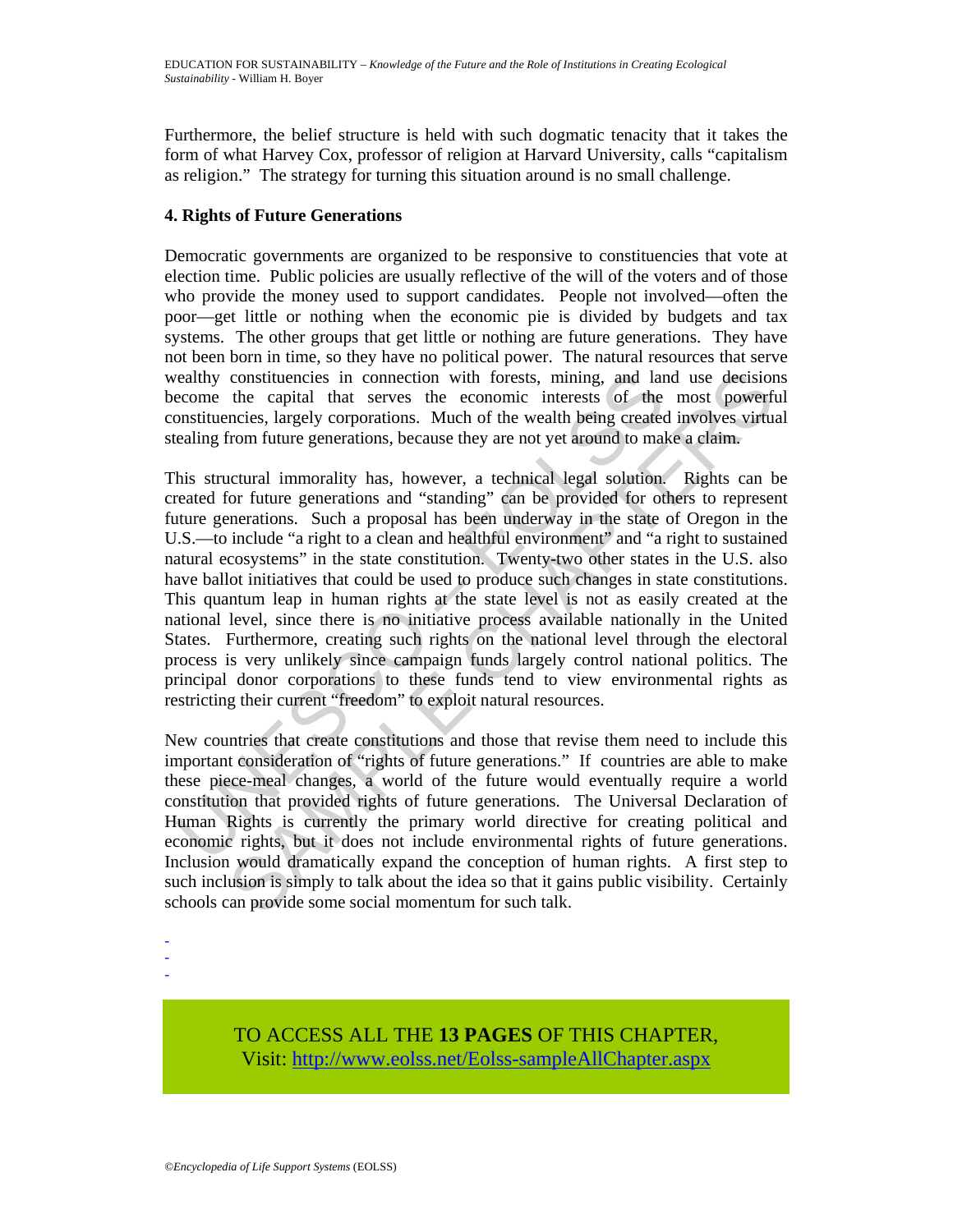#### **Bibliography**

Bowers, C.A. (1997). *The Culture of Denial*. N.Y.: State University of New York Press. [This book is subtitled "Why the Environmental Movement Needs a Strategy for Reforming Universities and Public School." Bowers is an educator who recognizes that schools have not led, but have dangerously lagged behind the realities of our global ecological crisis. He treats the lag as a blind denial of the realities that should transform education, but which have instead become the handmaiden of industrial modernization and consumerism..]

Boyer, William H. (1975). *Alternative Futures, Designing Social Change*. Dubuque, Iowa: Kendall/Hunt. [A text book written for use at the high school or community college level—treats topics involving alternatives to environmental issues, war, and poverty. Introduces systems education as a basis for democratic citizenship.]

\_\_\_\_\_\_\_\_\_\_\_\_\_\_\_\_. (1984). *America's Future: Transition to the 21st Century*. New York: Praeger and Greenwood. Paperback in 1986 by New Politics Publisher. [Applies integrated planning concepts to the major problems facing humankind. Focuses on transition from the war system, the ecocide system, and the poverty system with practical steps that can be used to create long range planning.]

\_\_\_\_\_\_\_\_\_\_\_\_\_\_\_\_. (2001). *Education for the 21s Century*. San Francisco: Caddo Press. [Articles and essays from journals and international meetings that constitute the major educational contributions of William Boyer. Sections include "goals of education," "critiques of education," and "war prevention education." Emphasis is on having students become citizen-planners. The dangers of American militarism and the limiting economics of capitalism are included. The book centers on creating a sustainable ecological future.]

consideration of the 2*P* Century. New Consideration to the 2*P* Century. New problems from the tower that the energy of the energy of the energy system with practical steps that can be used to create long range planning. 3. (1984). America's Future: Transition to the 2P' Century. New York: Pragger are<br>at, Paperback in 1986 by New Polities Publisher. LApplies integrated planning concepts to the methods in the avery system, with practical s \_\_\_\_\_\_\_\_\_\_\_\_\_\_\_\_. (2003). *Myth America: Democracy versus Capitalism*. New York: Apex. [Americans are described as subjected to indoctrination by media and the school into believing that the United States is a democratic society. This is the central "myth" which keeps control of American politics by major corporations. The laws that permit this control through campaign financing are given special attention and the ways in which the public can take back government from the corporations is central to the book.]

Commoner, Barry (1972). *The Closing Circle*. N.Y.: Knopf. [This is classic written by an exceptional biologist who understands connections between nature, humankind, and technology. The book concluded with "the economic meaning of ecology." He offers four basic laws of ecology which have become core principles for those who have taken the ecological crisis seriously.]

Falk, Richard (1971). *This Endangered Planet*. N.Y.: Random House. [Basic political and economic considerations are given a global analysis by one of the world's specialists in law. The theory of world order, which permits us to design and create a sustainable and just world, is put forth in this classic book. The world view presented is necessary to avoid the traps which come from a narrow perspective.]

Kotke, William H. (1993). *The Final Empire*. Portland, Oregon: Arrow Point Press. [This is the kind of book that has not had visibility and yet is a masterful study of the threat to human civilization that has its roots in the progressive destruction of soil beginning 10,000 years ago. Kotke proposes a reconnection to the basic methods of cultures and farming that have created sustainable agriculture. The book is a remarkably researched attempt to show how ecological exhaustion can be avoided to preclude the collapse of modern civilization.]

Ophuls, William (1977*). Ecology and the Politics of Scarcity*. San Francisco: W. H. Freeman. [This is the classic case for a "steady state" system where the economic system is in sustainable balance with the global life support system. The thesis is the opposite of the prevailing ideology of perpetual growth. The author contends that the prevailing ideology of laissez-faire capitalism threatens the human future and requires new politics for human survival.]

Worldwatch Institute. *2003 State of the World*. N.Y. and London: W.W. Norton [Continuous yearly analysis and information on the state of resources and environment. This is the annual "bible" for